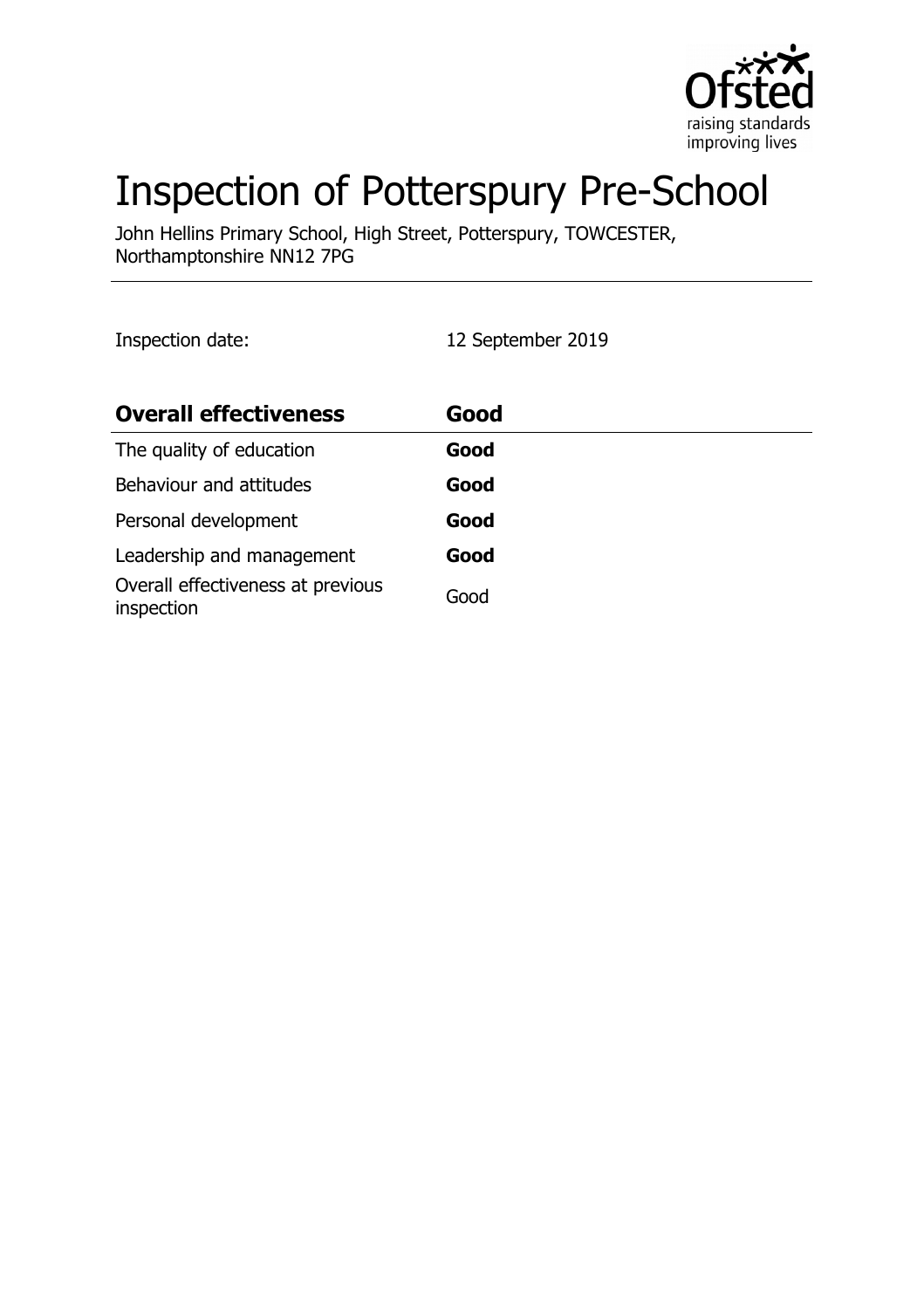

# **What is it like to attend this early years setting?**

## **The provision is good**

Children demonstrate positive attitudes to their learning through high levels of curiosity, concentration and enjoyment. They arrive at pre-school happy and eager to engage in play. Staff are friendly, welcoming and caring in their interactions with children. Children have secure attachments with the staff. This helps them to feel safe and they settle quickly. Staff support children to manage their feelings and behaviour. Children share and take turns in their play. They behave well and show respect to staff, visitors and their peers.

Staff provide stimulating activities that are based around children's interests and what they need to learn next. They give high priority to children's physical and emotional needs. For example, children use drain pipes to build tall structures. They make predictions about how fast the water will travel down them. Children use their good imagination and creative skills to paint pictures, and make comments such as 'Look, that's my mummy I have painted'.

The manager consults with staff, children and parents to help identify areas to improve. She reviews the progress children make over time. This helps to narrow any gaps in their learning. Strong partnerships with other professionals and agencies further support children's individual needs.

## **What does the early years setting do well and what does it need to do better?**

- Staff have high expectations for all children, including those with special educational needs and/or disabilities. Good use is made of additional funding, such as providing one-to-one support and offering enrichment opportunities. This helps to target any areas where children may require extra help to support their continued participation and learning.
- Children make good progress in their learning. Staff promote children's language development well. They engage children in meaningful conversations about their family. For example, children talk about photographs of themselves, their family and pets.
- $\blacksquare$  Children concentrate as they construct marble runs. They confidently count the number of marbles they need. Children compete against their friends to see who finishes first. However, staff sometimes miss opportunities to challenge the most able children to broaden their understanding of shape and size.
- $\blacksquare$  Staff promote children's physical health well. They are experienced in managing children's individual dietary needs. Staff ensure they adhere to food hygiene procedures during mealtimes. Children develop their physical skills as they ride on wheeled toys and dig in the sand and mud. They learn how to handle and care for giant snails and talk about how they enjoy giving the snails a warm bath.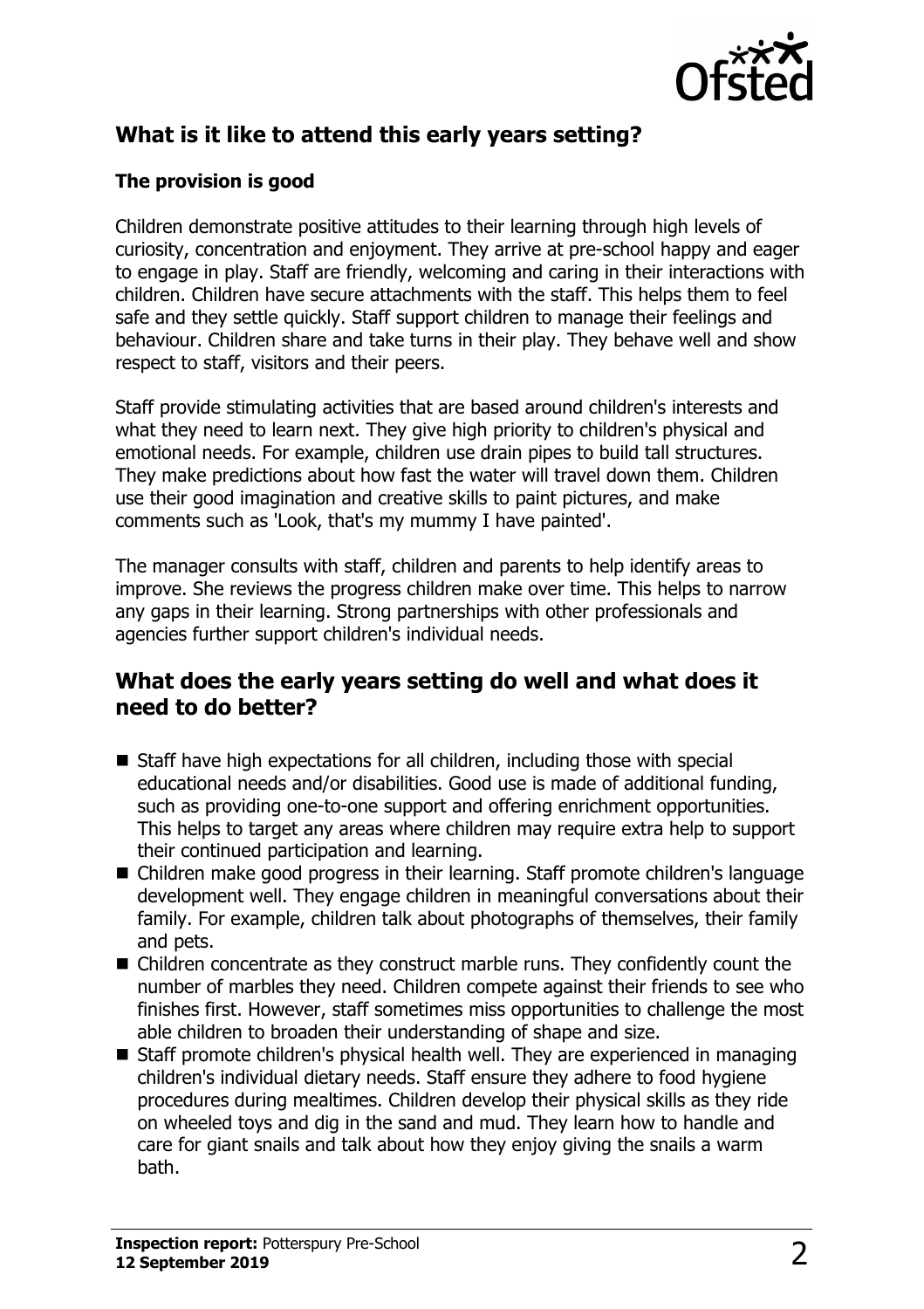

- Staff are experienced and enthusiastic about improving outcomes for all children. They promote children's love of a wide range books and encourage their early reading skills. Children know that print carries meaning and like to predict what they think will happen next in the story.
- $\blacksquare$  Staff are supported well by the manager and committee. For example, they comment on how the manager takes time to praise the work they do. Staff state that they are provided with time to complete observations and assessments of their key children. Ongoing training and effective supervision arrangements help staff to reflect on their practice and continually improve their skills.
- $\blacksquare$  Children are confident and capable learners. They are developing the key skills that will help prepare them for when they make the move on to school. Children listen to and follow instructions well. They are happy to help tidy away their toys before group time. However, staff do not always maintain the interests of all the children during whole-group activities.
- Parents speak highly of the pre-school and their trust in the staff. Staff communicate with parents in a number of ways. For example, they invite parents to progress meetings and hold open sessions and family fun days. Staff provide parents with suggestions on how they can support children's learning at home. Parents comment that 'staff go above and beyond' to support the children.

## **Safeguarding**

The arrangements for safeguarding are effective.

Staff have a secure knowledge of how to keep children safe. They know how to respond to concerns about children's welfare. Staff are aware of the different types of abuse and know their signs and symptoms. They demonstrate a good understanding of how to recognise and protect children who are at risk from extreme views and behaviours. The manager ensures that staff access regular training to help keep their knowledge and skills up to date. Robust vetting procedures are in place to ensure that staff are suitable to work with children.

## **What does the setting need to do to improve?**

#### **To further improve the quality of the early years provision, the provider should:**

- $\blacksquare$  provide higher levels of challenge for the most able children to extend their understanding of shape and size
- $\blacksquare$  review the organisation of large-group activities to help maintain children's interest and enjoyment in the learning opportunities provided.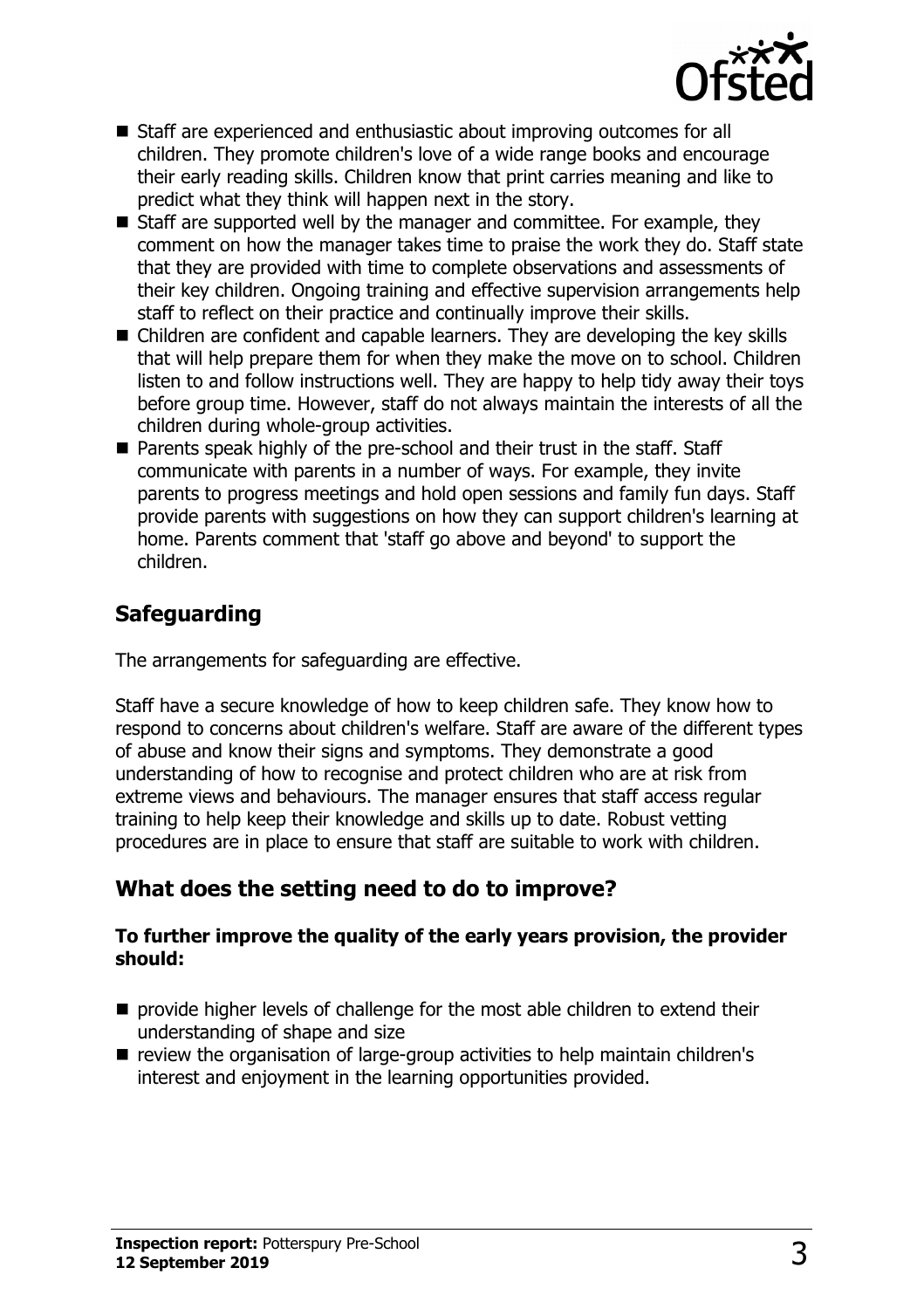

| <b>Setting details</b>                              |                                                                                      |
|-----------------------------------------------------|--------------------------------------------------------------------------------------|
| Unique reference number                             | 219968                                                                               |
| <b>Local authority</b>                              | Northamptonshire                                                                     |
| <b>Inspection number</b>                            | 10065131                                                                             |
| <b>Type of provision</b>                            | Childcare on non-domestic premises                                                   |
| <b>Registers</b>                                    | Early Years Register, Compulsory Childcare<br>Register, Voluntary Childcare Register |
| Day care type                                       | Sessional day care                                                                   |
| Age range of children                               | $3$ to 4                                                                             |
| <b>Total number of places</b>                       | 20                                                                                   |
| Number of children on roll                          | 26                                                                                   |
| Name of registered person                           | Potterspury Pre-School Committee                                                     |
| <b>Registered person unique</b><br>reference number | RP911084                                                                             |
| <b>Telephone number</b>                             | 01908 542871                                                                         |
| Date of previous inspection                         | 14 December 2015                                                                     |

## **Information about this early years setting**

Potterspury Pre-School Playgroup registered in 2000 and is situated in Towcester, Northamptonshire. The pre-school employs six members of childcare staff, five of whom hold appropriate early years qualifications at level 3. The pre-school opens from Monday to Friday during term time. Sessions are from 8.45am until 3.15pm. The pre-school provides funded early education for two-, three- and four-year-old children.

## **Information about this inspection**

#### **Inspector**

Linda Newcombe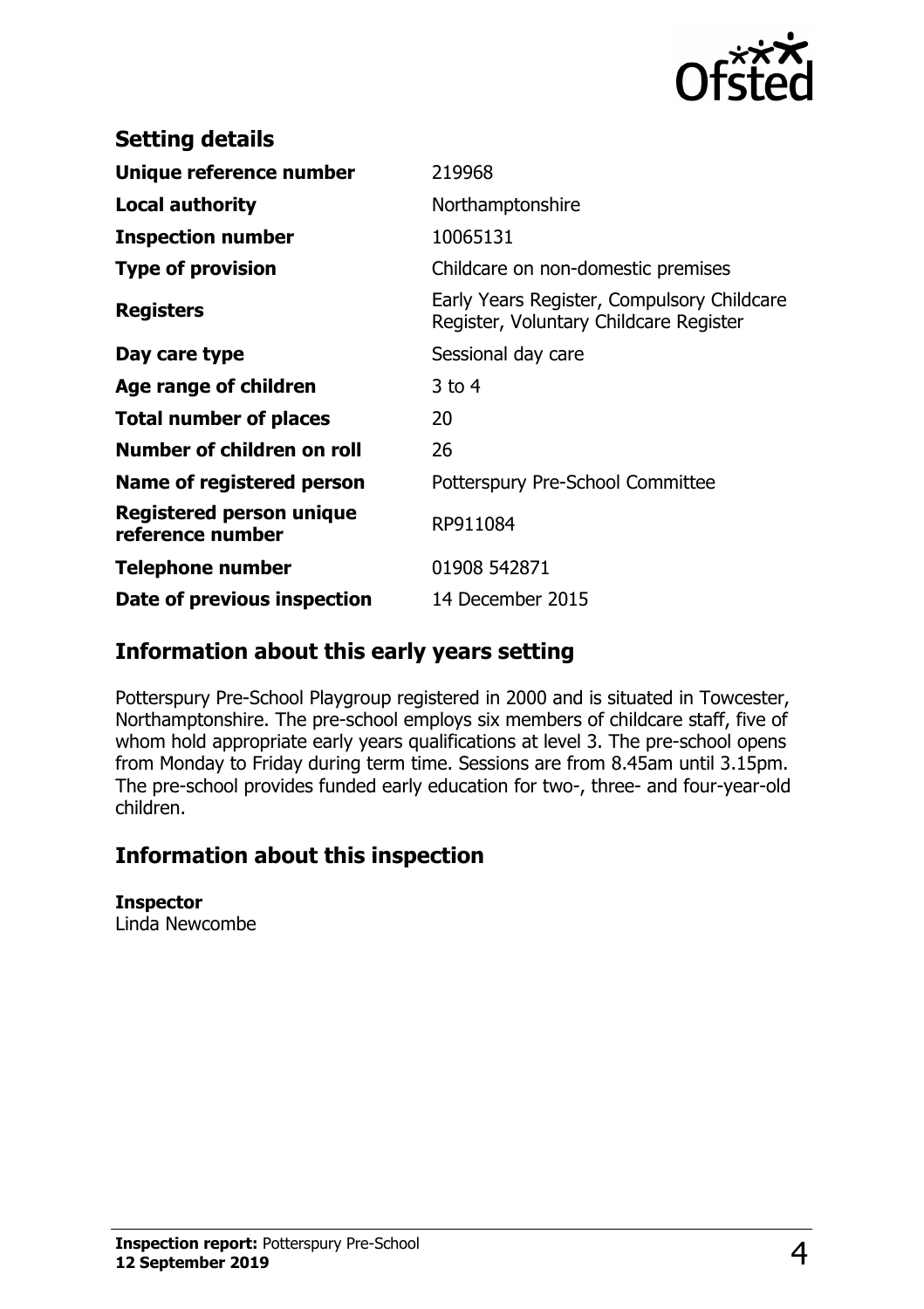

### **Inspection activities**

- The inspector completed a tour of pre-school with the manager and discussed how the early years provision and curriculum are organised.
- $\blacksquare$  The inspector held discussions with staff and spoke with children at appropriate times during the inspection.
- $\blacksquare$  The inspector completed a joint observation of an activity with the pre-school manager.
- $\blacksquare$  The inspector held a meeting with the pre-school manager and looked at relevant documents, including evidence of the suitability and training of staff working in the pre-school.
- $\blacksquare$  The inspector spoke to parents during the inspection and took account of their views from documents provided for the inspection.

We carried out this inspection under sections 49 and 50 of the Childcare Act 2006 on the quality and standards of provision that is registered on the Early Years Register. The registered person must ensure that this provision complies with the statutory framework for children's learning, development and care, known as the early years foundation stage.

If you are not happy with the inspection or the report, you can [complain to Ofsted.](http://www.gov.uk/complain-ofsted-report)